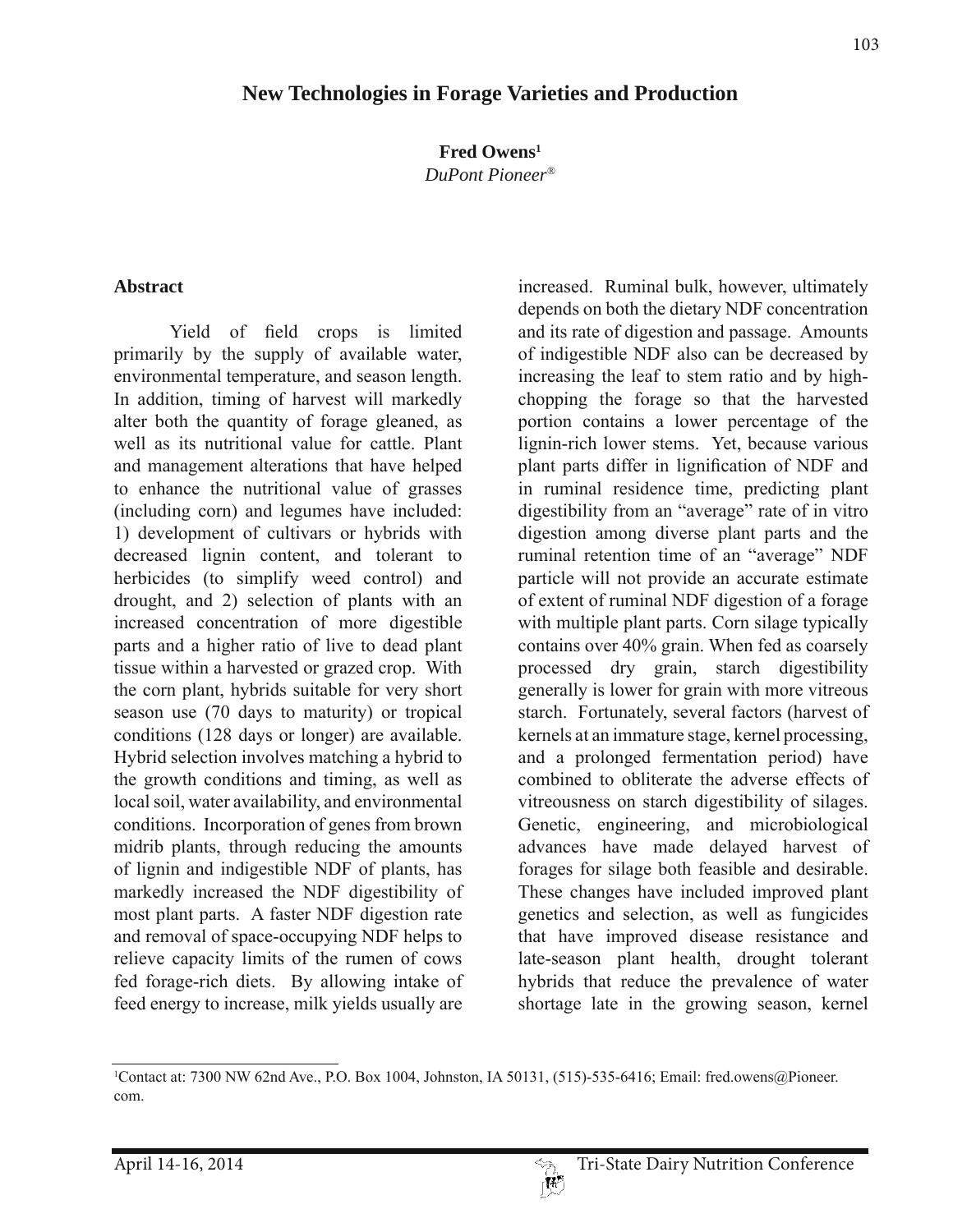processing that enhances starch digestibility of more mature grain, equipment to rapidly harvest and thoroughly pack chopped forage into storage, oxygen barrier film coverings to reduce oxidative exposure of the silage mass in bunkers, silage removal equipment that reduces the amount of surface exposed to air, and inoculants that inhibit heating and energy losses during feedout. These advancements have removed most, if not all, of the reasons behind the recommendation that modern corn plants should be harvested early, between 30 and 35% dry matter **(DM)**, for maximum feeding value. Although local Extension personnel and industry representatives can supply detailed production information for comparing hybrids or cultivars from various companies on a local or regional basis, help guide producers to place the right hybrid on the right field, and scout the developing crop for insects and diseases, individual dairy farms in discussions with their nutritionist must make their own informed decisions based on preferences and risks among silage and grain types, their capacity to harvest, process, and store silage, and the local costs and availability of other ingredients included in their diets for dairy cows.

## **Introduction**

 Corn silage and alfalfa are the primary forages fed to lactating dairy cows. Interest in grazed grasses, already prevalent in certain regions of the world, has increased in parallel with production of organic milk. Plant genetic and management alterations to enhance the nutritional value of grasses and legumes often have paralleled those for corn outlined below (cultivars with decreased lignin content, tolerant to herbicides, maximum leaf-stem ratio, and minimum dead tissue within the harvested or grazed crop). But in addition, the high concentrations of protein in immature grasses and legumes and its extensive ruminal

degradation have stimulated research interest in avoiding protein losses during harvest, fermentation, and ruminal digestion. For further discussion of recent genetic and management practices designed to increase the nutritional value of grasses and legumes, readers should examine papers and presentations by Martin et al. (2005a, b), Hartnell (2005), and Hartnell et al. (2010). For more general reading about various aspects of forage growth and silage production particularly suited for student instruction, Pioneer® (2014) has prepared and can provide a well illustrated107-page "Silage Zone Manual." Various options related to corn silage hybrid types were summarized by Shaver (2012), and Mahanna (2005) outlined numerous aspects of managing corn silage from seed to feed.

 Past efforts in corn breeding have widely emphasized grain yield. However, genetic alterations and environmental practices also can add value to the corn crop when grown and fed as silage to ruminants. This paper will outline some alterations and practices that can alter forage productivity and crop feeding values of corn silage and attempt to explain why these changes have proven effective. Although specific plant or management alterations may prove useful under certain conditions, the potential for detrimental effects of individual specific alterations or practices also will be discussed so that individual producers can consider both the upside and downside of a given practice or variety.

#### *Short season corn hybrids*

 Shorter season hybrids have been and continue to be developed specifically for regions of the world where the growing season has a limited duration (esp., Canada and Northern Europe). Shorter season hybrids also are being used in areas where the growing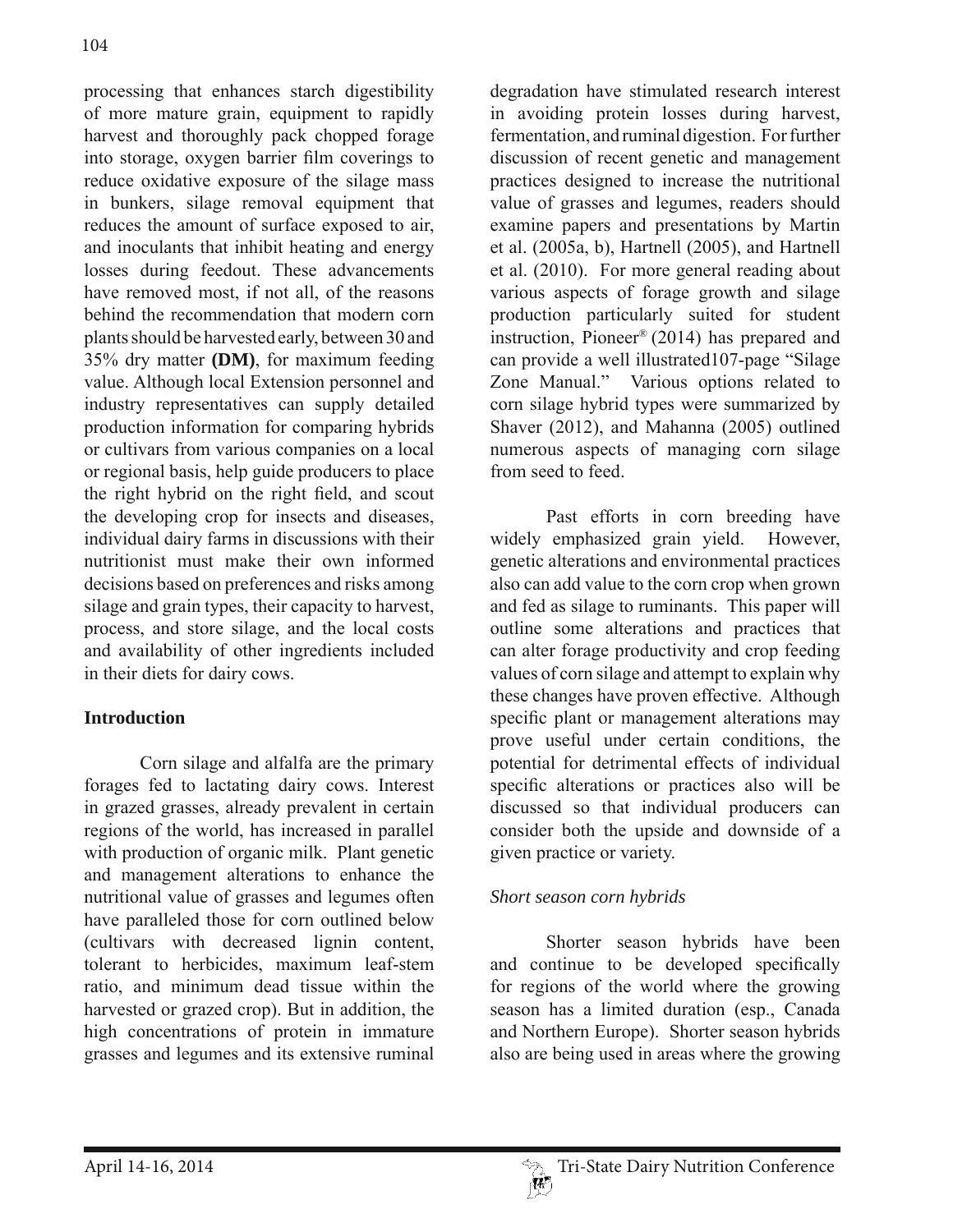season is long enough so that a crop of corn can occur before or after a second crop, where irrigation is practiced to reduce the number of irrigation events required for silage or grain production, and in areas with very hot summers where short season plants will silk and pollinate earlier in the summer before heat stress shortens the duration of a successful pollination period. Although cost of production (seed and fertilizer) often is greater for corn silage than for production of small grains (e.g., barley silage), DM yield usually is 25 to 50% greater for modern corn hybrids than for small grains, thanks to continual investments and improvements in genetics and management of corn hybrids (Baron et al., 2008).

 If the frost-free growing season is sufficiently long, the two major items that limit development and maturation of corn plants are mean daily temperature and available moisture. The range in days from planting until physiological maturity, e.g., the time of formation of the kernel black layer that denotes the point after which no additional nutrients are deposited within the kernel, usually occurs between 65 and 75% kernel DM, but days required to reach this point for individual hybrids can range from 70 to over 120 days. Because growing conditions, especially temperature, alters the rate of maturation, the number of days from planting to a given stage of kernel maturity (the earliest harvest stage for maximum grain but longer than needed for kernels to reach the half-milkline of maturity for silage harvest) for a corn hybrid varies with location and from year to year. Consequently, a different index of maturation, the number of growing degree days (**GDD**, i.e., the number of growing days multiplied by mean daily temperature) is preferable as an index of maturity being nearly twice as accurate for a comparative relative maturity or "days to maturity." Methods for calculating GDD have been described by Pioneer (2012). GDD is used widely for classifying hybrids into maturity classes (Nielsen, 2012). GDD from planting to grain maturity varies among corn hybrids based on genetics with values ranging from under 2000 to over 3050 for 75 to 125-day hybrids, respectively. Spreadsheets that calculate the accumulation of GDD from planting date throughout the growing season for individual localities are available from various sources, including Pioneer (2012), to help corn growers select appropriate hybrids for planting (especially when planting is delayed) to estimate the maturity of their selected hybrid at any time during the growing season, and predict an optimum harvest date for silage or grain production. Additional monitoring of the corn crop, based on moisture content of chopped plants, milk-line location, or black layer presence, can help to further refine harvest date estimates. Fewer GDD are needed for producing corn silage than needed for full grain development, making silage production more prevalent in regions of the world where the growing season is short. Short season hybrids must have an ability to germinate and emerge with cool soil and reach maturity before frost kills the plant  $(-2^{\circ}C; 28^{\circ}F)$ . Typically, cold tolerance for germination and emergence is correlated with greater prevalence of flint genes, so short season hybrids often produce grain that is more vitreous than longer season hybrids.

 The primary limitation of short season hybrids is a reduction in plant size and grain yield due to the cooler temperatures that limit rate of photosynthesis and the supply of sugars required for plant growth and grain deposition. The harvest ratio (grain:stover) value for short season hybrids at grain maturity is near 50% for both short- and longer-season corn hybrids, but when harvested for silage before grain black layer, this ratio can be considerably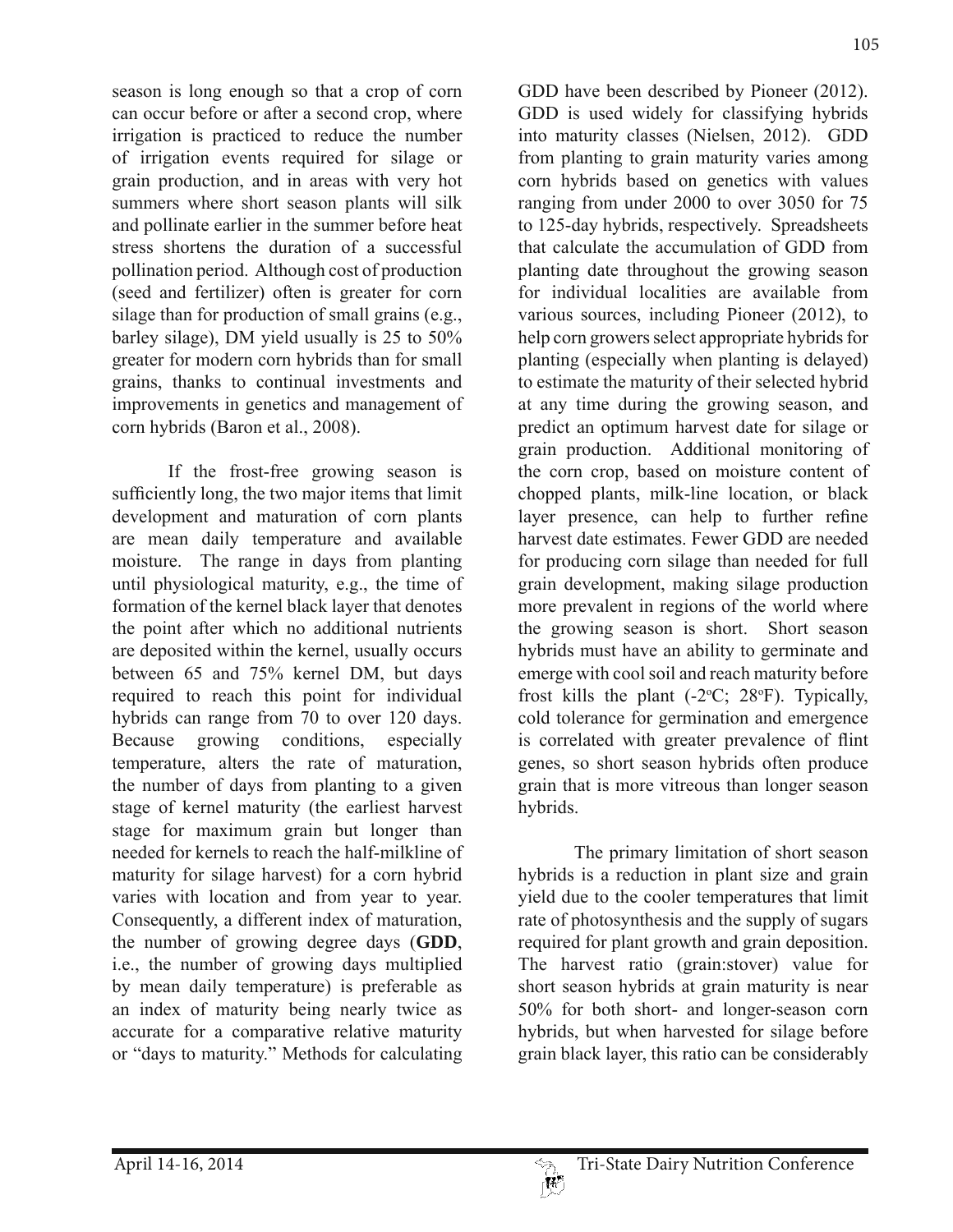less than 50%. Yield of various components across Pioneer hybrids ranging from under 80 to 120 days comparative relative maturity is summarized in Figure 1. Plant size and starch content are considerably lower for short season hybrids, yet two short season crops often yields more DM and starch than a single full season corn silage crop.

 Yield of dry matter, NDF, and starch summarized across Pioneer hybrids that differed in comparative relative maturity are presented in Table 1. As a percentage of DM, starch content was lower for earlier maturing hybrids, though neutral detergent fiber digestibility **(NDF)** was not altered by maturity class.

## *Tropical corn hybrids*

 Because energy content of corn silage is higher than needed for growing heifers or dry cows, some dairy producers have used various alternative methods in an attempt to reduce the grain (starch) content of corn silage. Although very high plant populations will increase the number of barren stalks, most hybrids grown at very high populations still produce some grain. However, most tropical corn hybrids when grown in a temperate zone never reach the appropriate photoperiod for pollination and will be barren. Even without grain, such plants still produce a substantial amount of DM. Barren plants, like hail-damaged plants, have elevated concentrations of sugar, similar to grain-producing plants that for genetic or environmental reasons lack a starch sink to use sugars produced by the plant. Though tropical hybrids may reach heights 40% greater than grain producing hybrids, many tropical hybrids lack grain that comprises 50% of corn crop DM at maturity. Lacking grain, DM yield will be less for tropical hybrids. However, their high sugar content has been of interest for extraction and cellulosic ethanol production.

 Corn plants with no grain present (e.g., barren plants; tropical hybrids; plants bagged to prevent pollination) retain more moisture and sugar within the stover. Plant DM of barren plants may never increase to 30%, crop DM often considered necessary to avoid seepage of plant liquids from silo structures. Other procedures for reducing the starch content of forage (e.g., early harvest; dilution with a low quality forage; harvest of stover following harvest of high moisture ears or corn grain; substitution of forage sorghum) would seem more desirable than growing a separate corn crop for dairy cattle groups that need less starch than provided by corn silage.

# *Leafy corn hybrids*

Selected specifically for a large number of leaves above the ear, leafy corn hybrids have more leaves than hybrids commonly marketed (dual-purpose or grain hybrids). Compared with other plant parts, leaves have a substantial amount of NDF, but compared with other plant parts, leaf NDF has a high in vitro NDF digestibility (Figure 2).

 Leaves comprise only about 6% of dry weight for typical non-leafy corn plants (Figure 2). Even tripling the number of leaves of a corn plant from  $6\%$  of dry weight  $(19/320 \text{ g})$ to 16% of dry weight (57/358 g assuming that weights of other plant parts do not change), the contribution of leaves to total plant weight remains quite small. Nevertheless, greater prevalence of leaves in leafy hybrids contributes to the energy and NDF supplies in the rumen, and thereby, leafy hybrids should prove more useful for diluting grain in high concentrate diets (Figure 3), even though leafy hybrids usually have more NDF that may increase ruminal bulk fill with high forage diets. The history and advantages of leafy hybrids were outlined by Glenn (2013).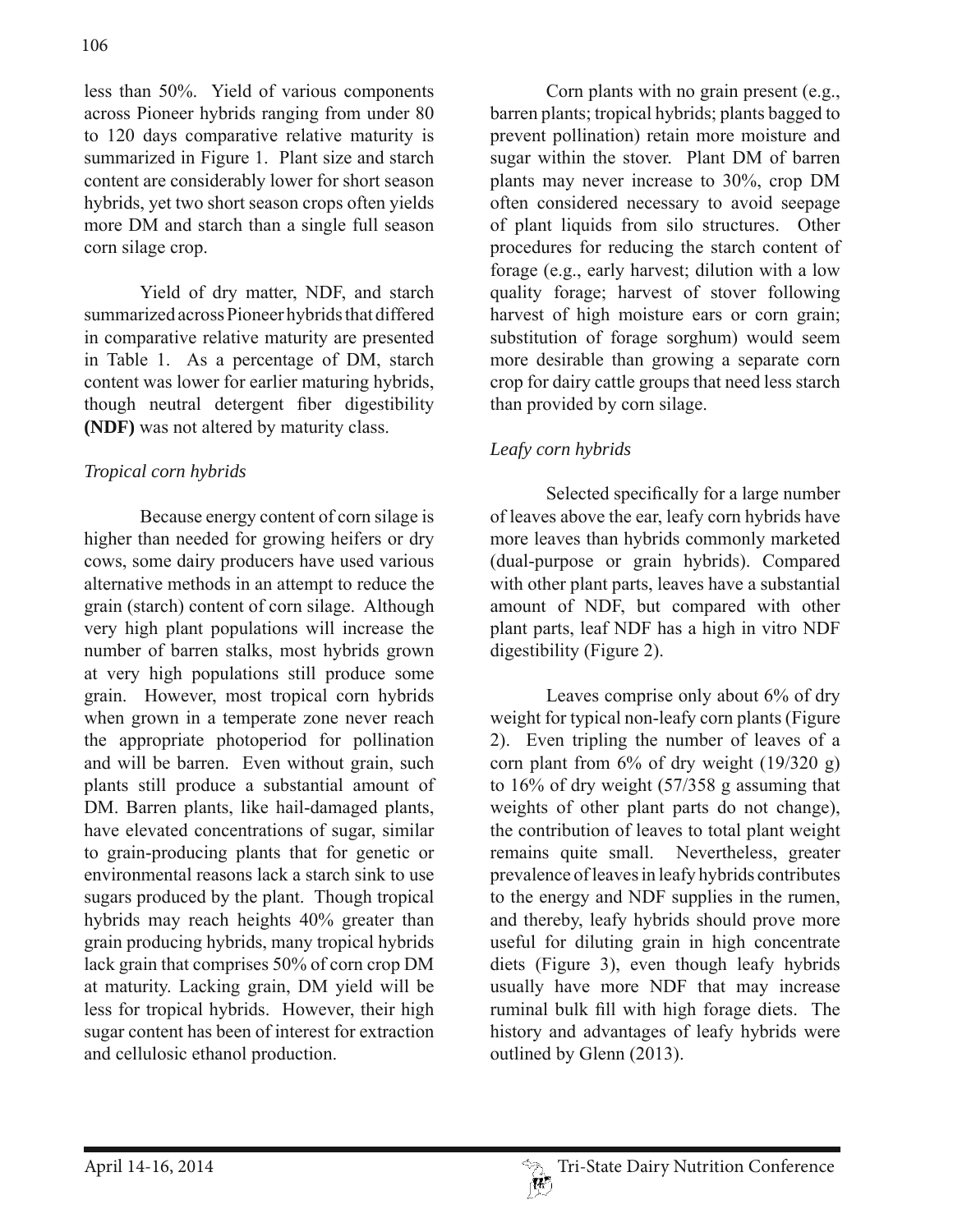Silage yields, composition, and potential milk per ton and milk per acre for multiple hybrids with various altered genetic or plant characteristics summarized over 13 years from various locations in Wisconsin by Lauer et al. (2009) is replicated in Table 1. Based on this summary, except for lower starch content, the tested leafy hybrids had forage yields and silage compositions at silage harvest that fell within 3% of the single to triple stacked corn hybrids. Starch content of leafy plants was 11% lower. Paired comparisons across the US summarized by Pioneer (2006) are shown in Table 2 where compared hybrids were grown in the same field show less depression in starch content (-7%) but greater increases in NDF content (4%) and NDF digestibility (8%), more in line with expectations from an increased leaf content of leafy hybrids. A depression in starch content for leafy hybrids might be expected, especially at high plant populations. With leafy hybrids, the amount of sunlight reaching leaves near the ear that supply much of the sugar used by the ear for starch synthesis is shaded by extra leaves above the ear. High plant populations for both leafy and non-leafy hybrids through shading of ear leaves typically lower starch yields. Plant selection for more upright leaves and planting rows in a North-South direction, especially at higher latitudes, allows more sunlight to reach leaves near the ear and often has been associated with an increased grain yield and starch content of corn plants.

 If digestibility of starch in fermented corn silage is 96%, the summary from Lauer et al. (2009) would predict that digested organic matter averaged across the leafy hybrids tested would be 96% that of single to triple stacked hybrids, and based on the Pioneer summary, would be near 99% that of single to triple stacked dual purpose hybrids. Ruminal fill, based on NDF content and NDF indigestibility

107

at 30 hours, is predicted to be 2% greater for leafy hybrids from the Lauer et al. (2009) summary but 2% less for leafy hybrids from the Pioneer summary.

## *Lignin alterations*

 Plant cell walls are composed of three polymers – cellulose, hemicellulose, and lignin. Cellulose and hemicellulose are sugar polymers; whereas, lignin is composed of multi-branched polyphenols. The physical rigidity provided by cell walls, combined with intracellular turbidity, provides structure and strength to plant tissues. Reduction of cell wall strength can sacrifice stalk strength and lead to stalk breakage and plant collapse under stress. In addition, lignin content of vascular tissue walls is greater in drought-tolerant plants, presumably because lignin combined with closure of stomata reduces the rate of evapotranspiration and water loss by plants. Plants not requiring support (e.g., water suspended plants) contain less lignin. To produce plants with lower lignin content, the metabolic pathways involved with lignin synthesis can be disrupted. Mutations at specific points in lignin synthesis are responsible for the lower lignin content of brown-midrib (bmr) plants. Discovered and named over 80 years ago, the term "brownmidrib" refers to a tan to brown coloration of the center leaf veins of plants, evident in plants with altered lignin. Within corn plants, bm1, bm2, bm3, and bm4 refer to plants where lignin synthesis is disturbed at different points. Only the mutants bm1 and bm3 of corn have been commercialized to date, though other C4 plants (e.g., sorghum) may have many more bm types. Additional mutants with altered lignin structure or content that have less adverse effects on structural integrity of plants currently are being studied.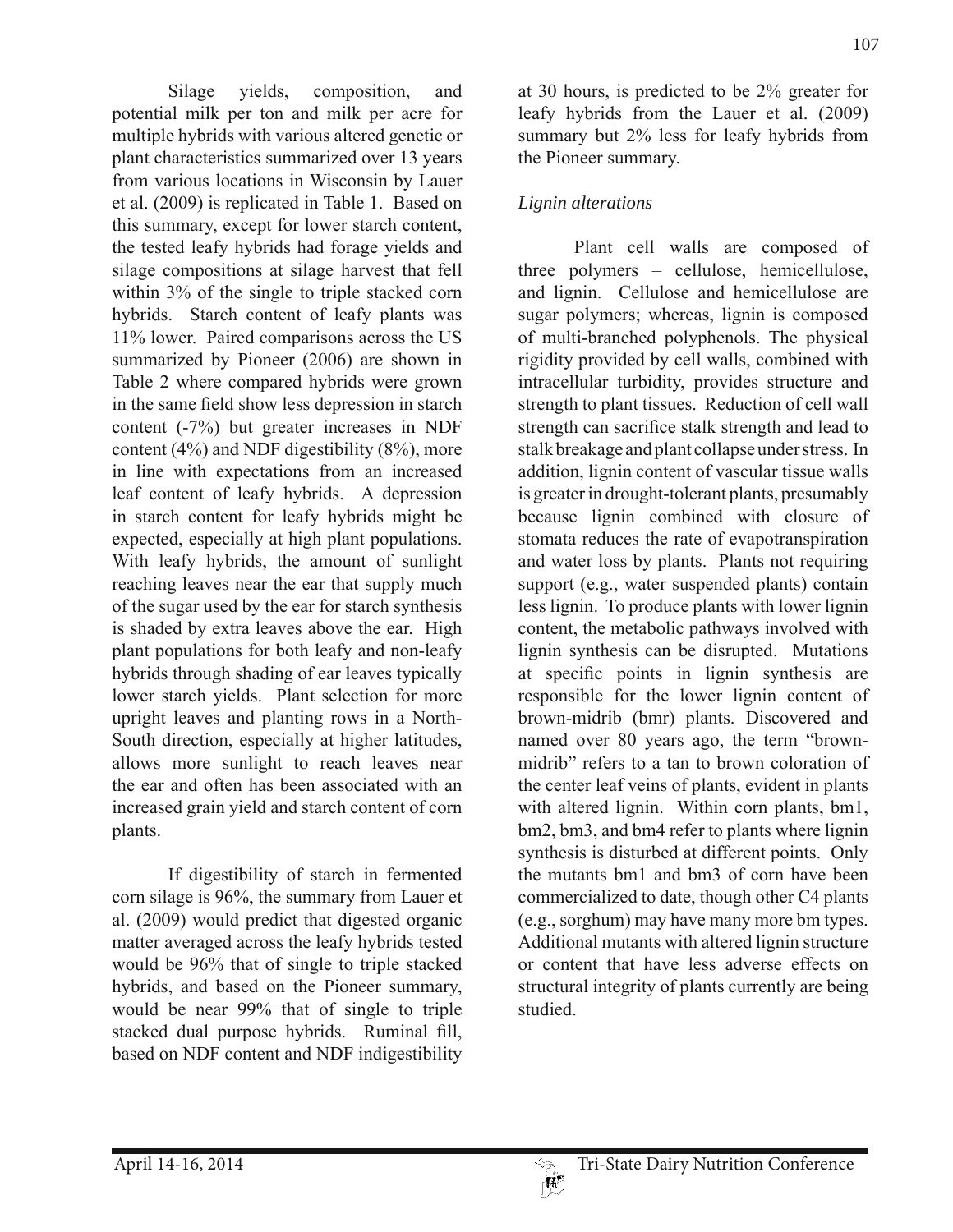Why is lignin content of plant cell walls of interest? Due to its waterrepelling characteristics and high degree of saturation, lignin itself and lignin linked with hemicellulose resist attack by enzymes from bacteria, protozoa, and animals. Exposure to oxygen, ozone, and peroxidases will degrade lignin and lignin linkages to hemicelluloses. This allows ruminal fungi, as well as aerobic microbes, to degrade lignin.

 Figure 4 provides a schematic illustrating cell wall composition and digestibility within the rumen. Even after being incubated with rumen fluid anaerobically for 240 hours (10 days), lignin plus some attached hemicelluloses remains undigested. Note that lignin is not digested by most ruminal microbes, so plants or plant parts with higher lignin content are less extensively digested. Thereby, direct selection for reduced lignin content automatically increases the extent to which NDF can be digested. The NDF lost during 240 hours of incubation with rumen fluid is considered "potentially digestible." Given sufficient time, potentially digestible NDF would be attacked and solubilized or digested by ruminal microbes. But, residence time for NDF in the rumen for microbial attack typically is limited to a maximum of about 48 hours. The in vitro incubation time period used by analytical labs to estimate the extent of ruminal NDF digestion typically is only 30 hours. Disappearance of potentially digestible NDF at multiple time periods (e.g., 24, 30, and 48 hours) should provide a more realistic estimate of rate of NDF digestion than a single 30-hour time point. However, measuring potentially digestible NDF probably has greater merit than measuring NDF digested to predict the amount of NDF digested at various incubation times.

 As might be expected from their differing and specific physiological functions,

corn plant parts differ in the ratios among the components that comprise NDF (Figure 5). The NDF of support tissues of the lower stalk have the highest lignin content; whereas, grain has the least. For most tissues, the extent of NDF digested at 30 hr is less for plants where lignin comprises a higher portion of NDF. This supports the concept that potentially digested NDF is inversely related to lignin content. However, the digestibility of NDF from cob is considerably lower and is considerably greater in leaves than one might expect from lignin content of NDF alone. This may be related to differences in particle size and the amount of surface and stomata exposed for digestion by rumen fluid in vitro, delayed wetability of cob component fractions, or presence of digestion inhibiting compounds. How realistic are in vivo NDF digestibilities of corn silage at 30 hr to what happens within the rumen? Would one expect plant parts that differ in particle size and fragility (associated with mechanical processing, as well as mastication), wetability and the time lag before digestion begins, and ruminal density to universally and consistently spend 30 hr within the rumen for digestion? Certainly not. Differences in extent of lignifications among various plant parts and differences in ruminal residence time of various plant parts will cause the extent of digestion of different plant parts at any time period to differ. Extent of ruminal digestion of a plant part will be less for particles that spend less time in the rumen. Prediction of rate of ruminal NDF digestion (kd) of a mixture of plant parts when multiplied by some estimate of the MEAN rate of passage (kp) across various plant parts is not likely to realistically predict extent of ruminal NDF digestion. Furthermore, preferential ruminal retention time of particles that have more potentially digestible remaining NDF, though useful for ruminants to maximize digestion, complicates accurate prediction of ruminal retention time and extent of ruminal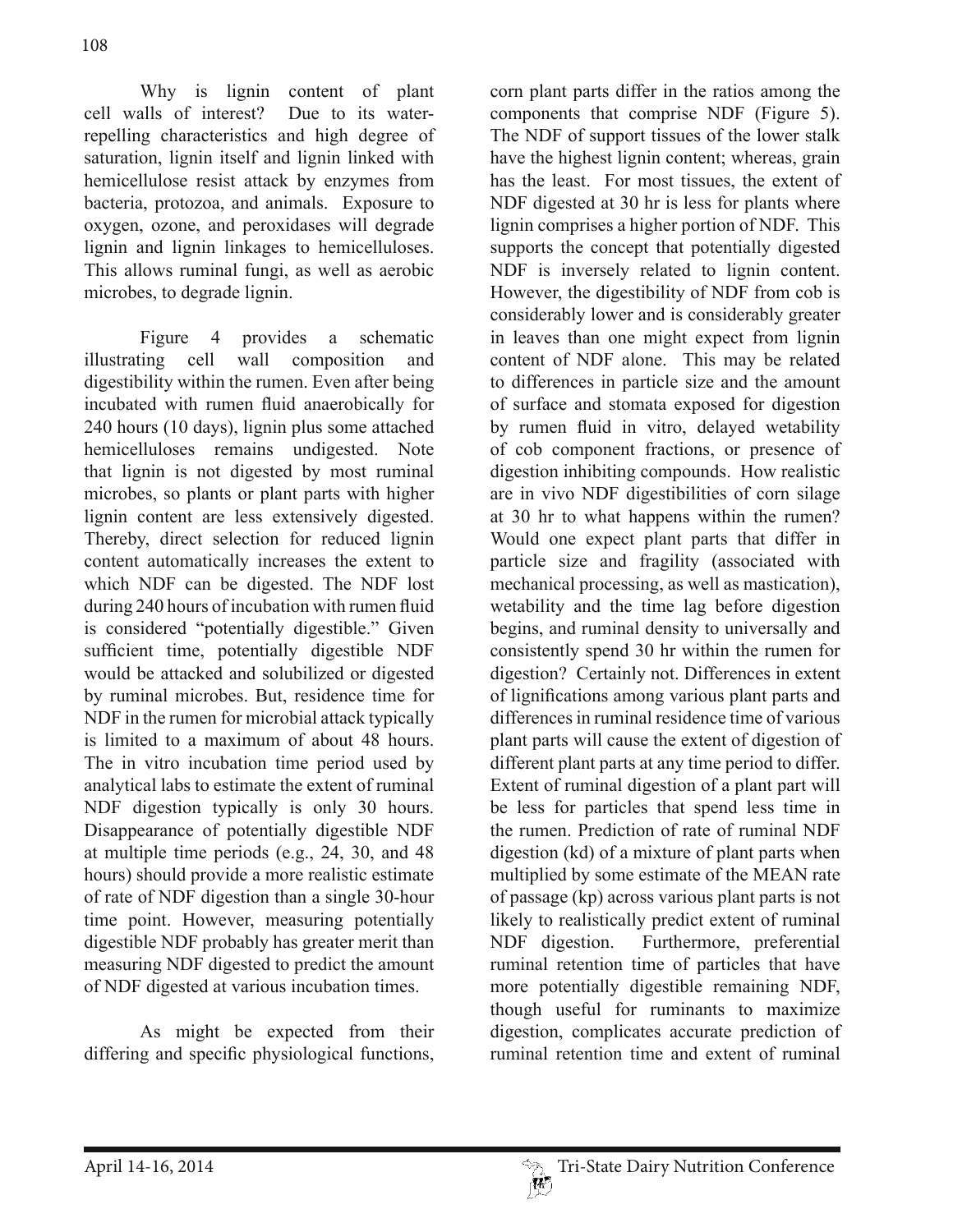digestion of a feed component that has multiple separable parts or components.

 As noted in Tables 1 and 2, in vitro NDF digestibility at 30 hr for mixed samples from bmr corn hybrids is 8 to 10 percentage points greater than for samples from nonbmr hybrids. Faster removal of the NDF that occupies space in the bulk-limited rumen, in turn, permit intake by high-producing lactating cows fed coarse forage diets to increase as well, illustrated by Oba and Allen (1999) and Allen and Bradford (2006). Indeed, much of the response to bmr hybrids can be attributed to this increase in feed and energy intakes, not to the increased energy derived from more extensive NDF digestibility from the bmr forage. This increase in intake and in energy supply for milk production should increase level of milk production. If cost of energy from forage is lower than from supplemental concentrates and forage content of the diet can be increased with bmr, this will reduce the cost of feed for milk production. Furthermore, higher intake and an increase in NDF digestion will increase both the energy supply for ruminal microbes to synthesize protein, and by speeding passage through the rumen, increase the efficiency of growth of ruminal microbes. When combined with a reduced ruminal residence time for degradation of dietary protein from feeds, this should increase the postruminal supply of microbial protein and permit dietary protein concentrations to be reduced when bmr forages are fed.

 Unfortunately, there is no such thing as a "free lunch." Though milk per ton of silage often is somewhat greater for bmr hybrids than for single and triple stacked hybrids as shown in Tables 1 and 2, silage yield was reduced an average of 21% and milk per acre reduced by 17%. Though content of NDF usually is similar for bmr and non-bmr hybrids, starch content typically is reduced. Selection of bmr hybrids for increased grain yield would be expected to result in sacrifices in both NDF digestibility and intake of silages because the NDF would contain more cobs that have low digestibility. This would be expected to reduce the extent to which NDF is digested in the rumen, reducing the supply of energy available for ruminal microbes and increasing the quantity of undigested bulk-filling NDF that remains in the rumen and potentially limits intake of foragerich diets. Heavier ears also would be expected to increase the incidence of structural failure of corn stalks.

#### *Splitting the hemicellulose-lignin linkage*

 As illustrated in Figure 3, indigestible NDF of a forage includes not only lignin but some hemicellulose that is bound to lignin. Supplementation of the diet or addition of fibrolytic enzymes to ensiled crops in some trials has increased the rate and extent of NDF degradation within the rumen (Adesogan, 2005). Ferulate ester and ferulate ether linkages appear primarily responsible for binding hemicellulose to lignin. A limited number of species of microbes can produce enzymes that will split these links. Nsrenko et al. (2008) and Kang et al. (2009) indicated that extent of NDF digestion could be enhanced by inoculating silages with a specific *Lactobacillus buchneri* selected to produce these enzymes. Performance benefits were noted in a feeding trial by Addah et al. (2012) with an inoculant that contained this specific culture added to barley silage. Shifts in the timing of gas production during in vitro incubation and a shift in time of gas production indicative of movement of carbohydrate from the slowly to the rapidly fermented pool also has been evident with corn silage treated with this inoculant. To date, this particular microbe has been incorporated into commercialized inoculant products from

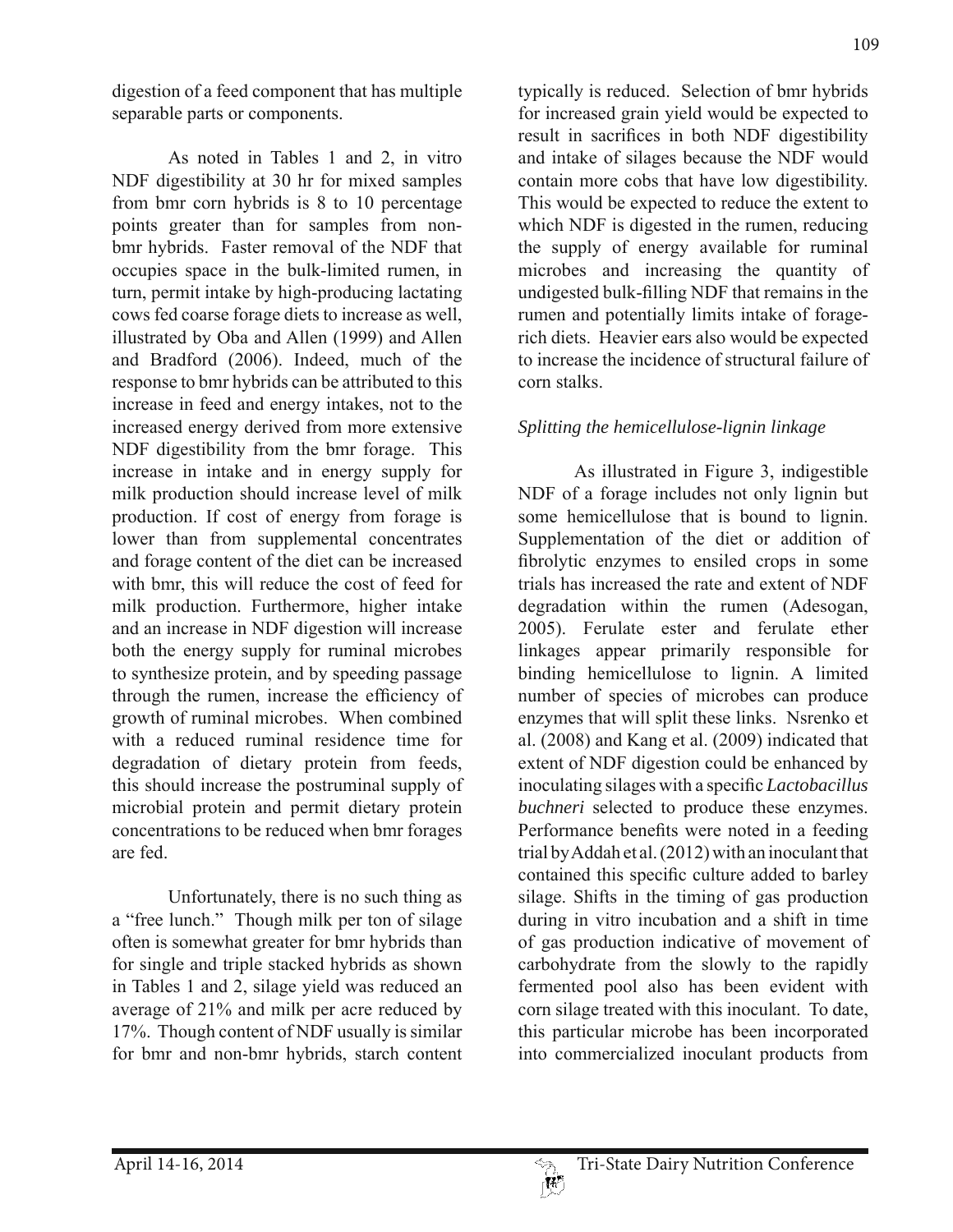Pioneer (11CFT, 11AFT, and 11GFT for inoculation at ensiling of chopped corn, alfalfa, and grasses, respectively) as discussed in Pioneer (2014).

## *Grain type and kernel processing*

 Corn silage ideally contains over 28% starch. With grain being about 70% DM, this means that over 40% of corn silage DM is derived from the grain (Figure 3). Thereby, starch from grain is a major contributor to the energy value of corn silage. Within corn kernels, the embryo is diploid, but the starchy endosperm and aleurone layer are triploid, with two-thirds of the genetic input being from the female. The hard pericarp is of maternal origin only. Most of the corn silage produced in North America is from hybrids with a yellow dent type, but hybrids producing flint (highly vitreous) grain are popular in Europe and South America, especially for grain production, due to increased disease and insect resistance and less kernel fracture during grain handling that generates kernel fragments that hinders air flow through grain during drying and storage, a problem that has hindered widespread commercial acceptance of floury grain hybrids. The starch within grain of the "waxy" type is largely devoid of the less slowly digested amylose that comprises 20 to 28% of the starch in dent grain being replaced with the more rapidly fermented amylopectin. When fed as grain, waxy starch is more extensively digested. Likewise, waxy grain is less responsive to extensive grain processing (high moisture harvest and fermentation or steam rolling or flaking). However, several studies with corn silage produced from waxy hybrids have shown little, if any, advantage over hybrids with a typical starch type, probably because starch digestibility from corn silage already is above 95% due the increases in starch availability that occur with longer silage storage time

and disruption of the vitreous portion of dent kernels by kernel processing.

 Starch content of corn silage increases markedly as harvest is delayed. Weight of starch per kernel increased by 27% in one week when kernel DM increased from half milk line to black layer (62 to 70% kernel moisture), reaching a maximum when kernels reached the "black layer" maturity stage. Immature corn plants (< 28% DM) may contain over 15% sugars, but plant concentrations of sugars decline as more sugar is stashed into starch to serve as an energy source for the germinating kernel. When starch deposition in grain is inhibited (raising tropical hybrids outside their daylength for pollination) or preventing grain from forming (bagging ears to prevent pollination), plant concentrations of sugars remain high. Per unit weight, sucrose has only 95% the energy value of digested starch. Sufficient amounts of sugars are present in corn plants within the silage harvest window (30 to 40% plant DM) to produce enough fermentation acids to readily preserve corn silage. So instead of being an advantage over starch energetically, elevated sugar concentrations of hybrids instead may reflect some genetic or environmental limitation in the capacity of plants to convert sugars to starch. Thereby, high plant sugar concentrations may reflect conditions where extent of starch deposition and energy retention by the plant has been compromised. Purplestreaking of leaves and stalk also may be a non-specific symptom of an excess supply of carbohydrate relative to the size or availability of the starch sink available for the plant or of certain mineral deficiencies

 Mechanical processing of corn silage consists of crushing the complete chopped corn plant through a narrow gap (e.g., 1 mm) between corrugated rollers that run at differential speeds. Various types of rolls are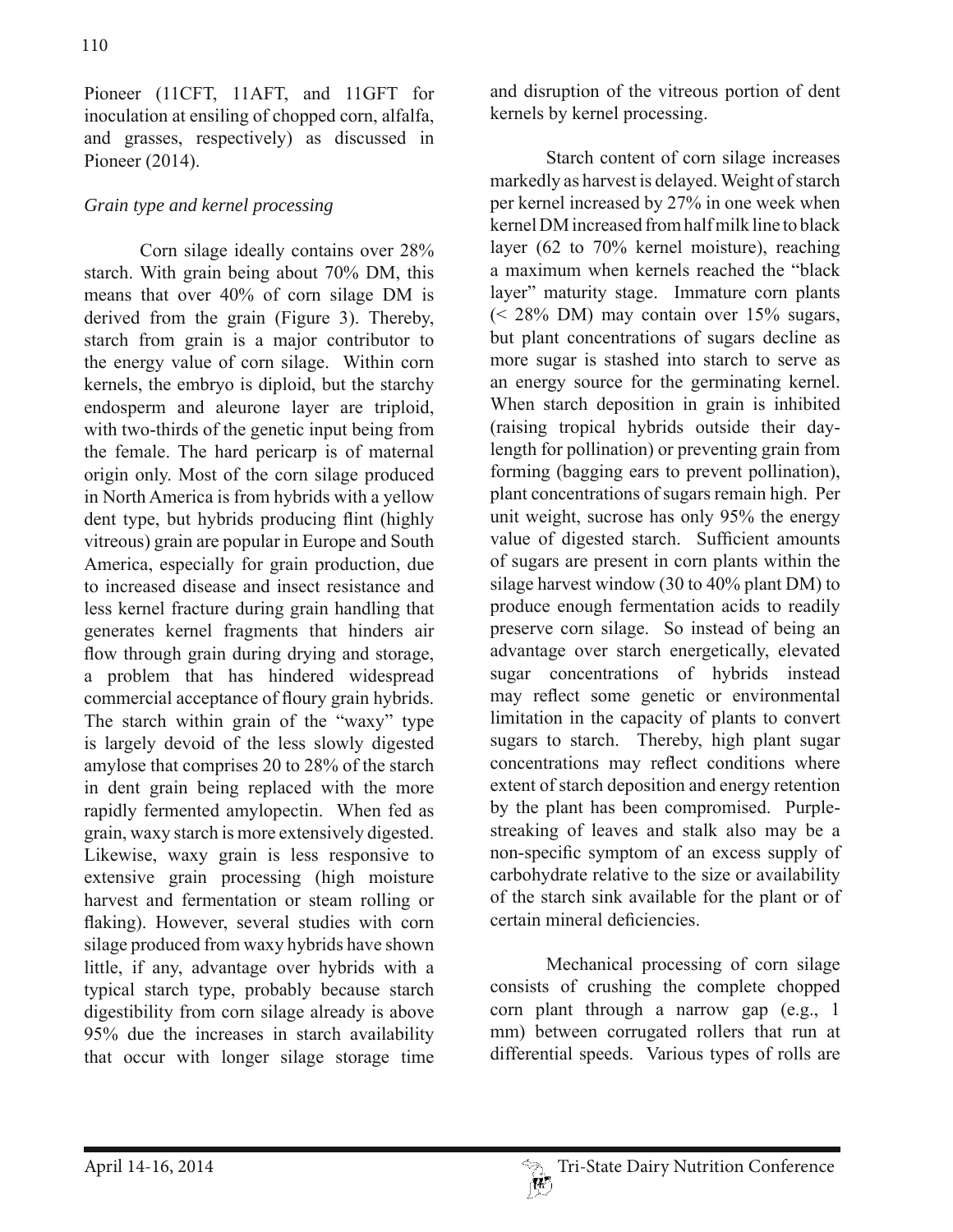available, so degree of kernel fraction will vary with roll gap setting and roll type, often being greater with "Shredlage" rollers. Coarse particles are crushed and kernels are fractured by the kernel processing procedure. Fracturing kernels increases the amount of endosperm starch exposed for digestion and shredding of coarse particles into strips retains effective fiber of the silage but still prevents sorting by cows of certain rigid plant parts, such as cobs. Degree of kernel processing can be assessed by physically counting the number of kernels remaining that are larger than half a kernel in a given volume of chopped plants or silage or at a commercial laboratory by sieving to determine the amount of starch larger than a given size. Although kernel processing scores can be precisely determined with corn silage or with harvested samples in a laboratory, frequent but crude estimates of efficacy of kernel processing during harvest of a hybrid in the field is essential so that inadequate processing problems can be corrected immediately so that grain to be fed for the following year meets desired specifications (Tietz, 2009; Dann Bolinger, 2012 personal communication, Pioneer Dairy Specialist). Based on kernel processing scores needed for maximum starch digestion, lab assays indicate that most corn silage is not adequately processed. Because kernel processing requires horsepower and often reduces harvest speed, commercial harvesters prefer to minimize the degree of processing. But without adequate kernel processing, starch digestion, particularly from more mature and small diameter kernels, will be incomplete, and fecal starch concentrations will be elevated. Need for and the starch digestion response to kernel processing varies with processor settings, as well as moisture content of the kernels being processed.

 Total tract starch digestion measurements from trials where a single corn silage was harvested at multiple DM contents are presented in Figures 6 and 7. Without kernel processing, total tract starch digestibility decreased from an average of 97 to 95% as plant DM increased from 30 to 40% (Figure 6). With very dry harvest, starch digestibility dropped below 90%. But when corn silage was adequately processed, this decrease in starch digestibility with plant maturation was considerably less (98 to 97.7%) across this same range in silage DM. Results imply that when harvested below 32% plant DM, kernel processing may not prove worthwhile. A similar interaction between the benefit from kernel processing and plant DM was detected in the meta-analysis of trials by Farraretto and Shaver (2012).

 When fed dry after being coarsely ground, rate and extent of starch digestion from corn grain is less for more vitreous grain. Some workers have extrapolated this observation to corn silage and suggested that softer texture grain within corn silage is more extensively digested by lactating cows than grain with a higher proportion of starch in the vitreous form. Several obvious differences exist between grain present within corn silage and dry rolled or dry ground corn grain, even if grain is harvested at an early stage and dried prior to analysis. First, kernels harvested in corn silage will be less mature and higher in moisture content than grain harvested dry or dried prior to feeding or analysis. In digestion trials, ruminal and total tract digestibilities of high moisture corn were equal whether prepared from a hybrid known to have more vitreous starch than from a hybrid with less vitreous starch (Szasz et al., 2007). Second, if corn silage is kernel processed, kernels will be fractured, increasing the surface area for ruminal microbes to attack and digest the starch. Indeed, fine grinding appears to fully counteract the adverse effects of kernel vitreousness on starch digestibility,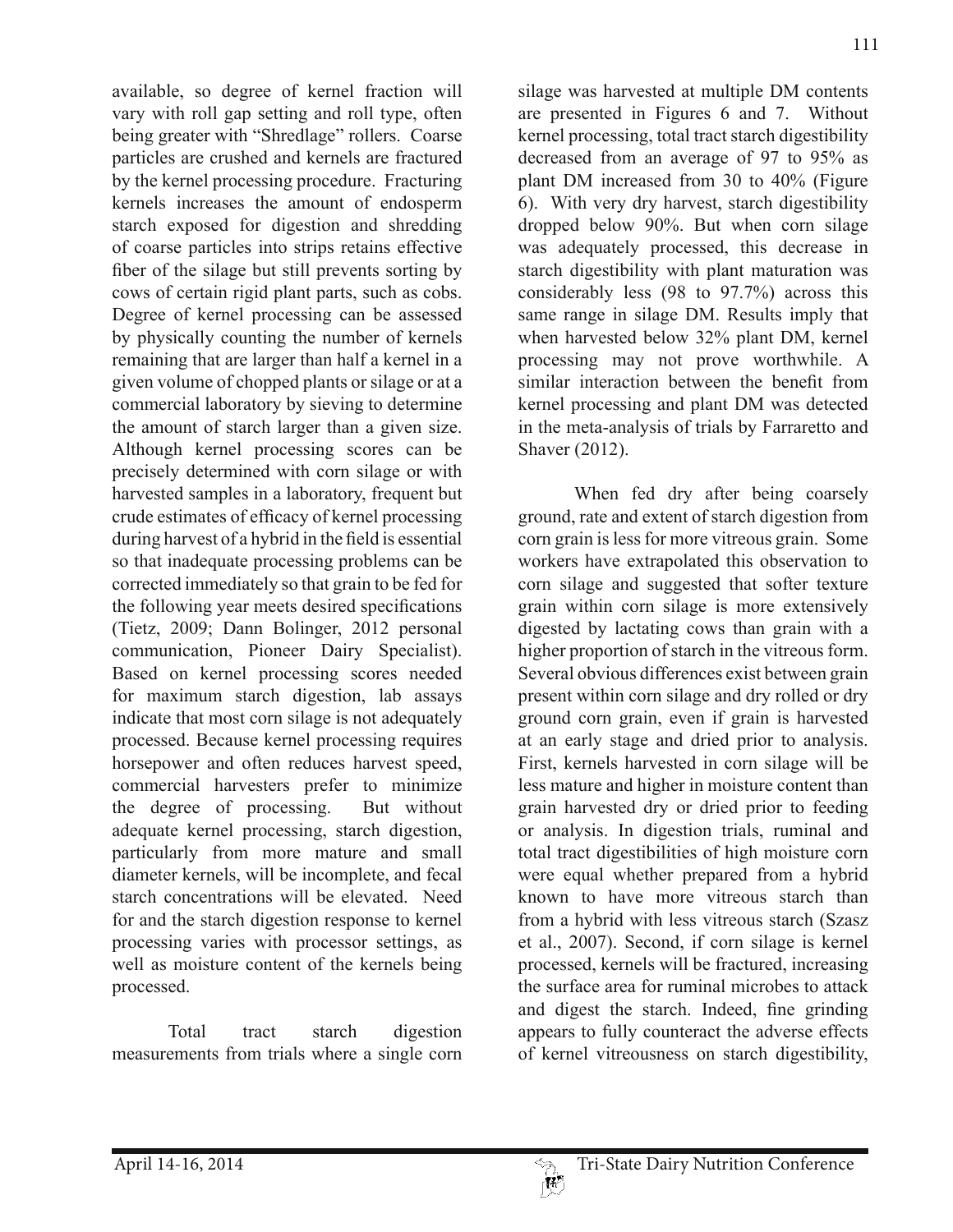even for dry grains (Ramos et al., 2009). Third, during fermentation and ensiled storage of grain within corn silage or high moisture corn, starch availability increases continuously over several months. This increase in starch availability has been suggested to be the cause of "spring acidosis" of lactating cows being fed a combination of corn silage and high moisture corn. For maximum starch availability from corn silage, many dairy farms allow corn silage to ferment for several months prior to feeding.

 Additional corn grain types or hybrids have been selected or bred and developed for specific end-uses. These would include hybrids that produce starch that is more readily extracted (for high fructose syrup), that are more completely digested by swine or that have higher concentrations of corn oil (to increase available energy), that yield more ethanol during fermentation (high total fermentable hybrids) or contain amylases that can be activated (to reduce enzyme cost for ethanol plants), that have specific colors and handling or milling properties (for food manufacturers), and those that are particularly rich in either amylose (high amylose types) or amylopectin (for producing gels). Although some selected grain types may have a "yield drag" and thereby are not widely produced commercially, others may prove advantageous for feeding ruminants. For example, with dry grain, hybrids with less amylopectin or lower density when not finely milled contain starch that is more rapidly and completely digested by ruminants, and grain with greater ethanol yield typically have higher postruminal starch availability.

## *Drought tolerant hybrids*

 Several seed suppliers have screened current hybrids and are involved with genetic manipulation to reduce the adverse effects of drought on grain and silage yields. Water restriction typically reduces plant size and grain yield. For grain and silage, yield per available inch of available moisture (rainfall, irrigation, plus soil reserves) typically is limited to 0.1 to 0.15 ton of DM for grain and 0.3 to 0.4 ton of DM for corn silage. When grown with adequate water, potential yields of gene modified drought tolerant types often have reduced yields, but they still yield some grain. By comparison, hybrids screened and selected among commercially available elite hybrids not only withstand moderate drought but typically have greater yields than hybrids with less drought tolerance, even when symptoms of drought are not evident. This indicates that under normal rain-fed conditions, temporary or intermittent drought periods probably occur that hinder plant growth or kernel filling. Drought tolerance and water use efficiency of corn has been discussed by Soderlund et al. (2014).

# *Stage of harvest*

 Though controllable by corn growers, silage yield and composition are influenced more by stage of harvest than most of the other factors discussed. Kernel weight and size increase very rapidly but curvilinearly as plant DM content increases to 30 to 40%. Whenever silage is harvested before kernels reach the black layer stage, full starch yield is not being realized, and the full energy value of a silage crop will not be obtained. So why was harvest of corn plants between 30 and 35% DM recommended by many animal nutritionists in the past? With the many changes in plant genetics and silage management, is this recommendation still valid?

 Certainly, harvest below 30% DM is more likely to cause liquid effluent loss of soluble nutrients, particularly from upright silos. Hydrostatic pressures will be less with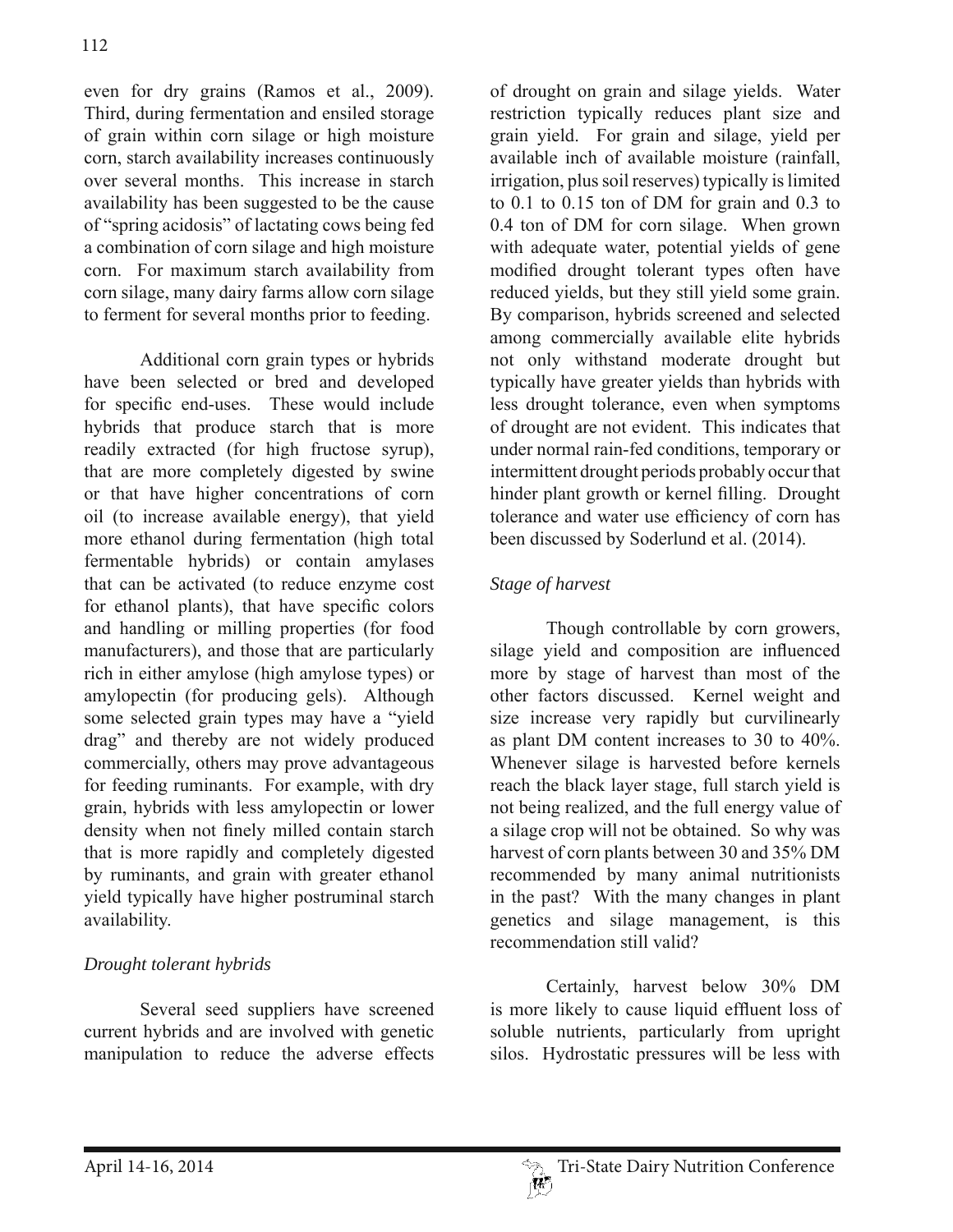silage in bunkers or plastic tubes, but harvest below 30% DM of grain-yielding hybrids will sacrifice both DM yield and silage starch content. As plants mature, the prevalence of dead leaves and husks increases. Death, dehydration, and loss of certain plant parts can partially explain decreases in NDF digestibility seen with more mature plants in the past. With modern hybrids, the adverse effects of delayed harvest on NDF digestibility in performance trials are less obvious based on meta-analysis of published trials (Figure 8).

 Causes of leaf death include plant diseases, drought, and plant damage caused by aerial or subterranean insects. With genetically modified hybrids, insect damage is reduced. Drought resistant hybrids retain their leaves and usually exhibit increased resistance to late-season leaf diseases. Similarly, fungicide treatments help retain leaf health later in the season. Although the "stay green" trait was initially developed to maintain stalk strength and reduce downed stalks and ear drop, hybrids selected for this trait usually have greater resistance to leaf diseases. Finally, the more mature corn kernels within corn silage, if not kernel processed, often has reduced starch digestibility. This depression often is more than compensated by the increased starch content of more mature plants. When adequately kernel processed, starch digestibility in the rumen and total tract was not depressed until plant DM exceeded 40% (Figures 7 and 9). Steep discounts in starch availability within Milk 2006 equation markedly depress the predicted energy value for corn silage with high DM content. One would hope that the size of this discount in this widely used index of feeding value of silage will be revised in light of results from this meta-analysis.

 Yield of silage wet matter is greater for wetter than drier corn plants because of the additional water present. Some silage growers and harvesters are paid on the basis of wet silage. When marketed appropriately, corn growers and harvesters should be paid on the basis of DM, not wet matter. Price paid per ton, if based on grain equivalent, will be greater if delayed harvest increases starch content of silage, but corn silage with higher grain content will have higher net energy for lactation.

 Before the advent of modern silage harvest equipment, limits in power capacity probably limited the ability to finely chop larger stalk particles and thoroughly pack the chopped material. This in turn would lead to less densely packed silage with more air spaces that trap air at the start of fermentation, as well as allowing greater oxygen infiltration and heating during feedout. Combined with a higher yeast count of more mature corn plants, loss of DM and nutrients decreases the value of a poorly processed or uncovered pile of corn silage. Fortunately, advances in harvest and packing equipment, use of oxygen barrier film to decrease air infiltration, and *Lactobacillus buchneri* inoculants to inhibit yeast growth during feedout have helped address these specific issues. Consequently, as a result of these advances in plant selection and genetics, in engineering, and in microbial inoculants, most of the reasons for plant harvest below 35% DM have disappeared.

 What is the optimal moisture range for modern hybrids using these advanced management procedures? Although starch content of plants continues to increase until hybrids reach black layer at about 45% plant DM, DM yield generally plateaus at between 38 and 40% DM. Precisely why DM yield peaks before starch yield reaches its peak might suggest that some plant energy reserves are being raided for deposition as starch within kernels. Though many silage users successfully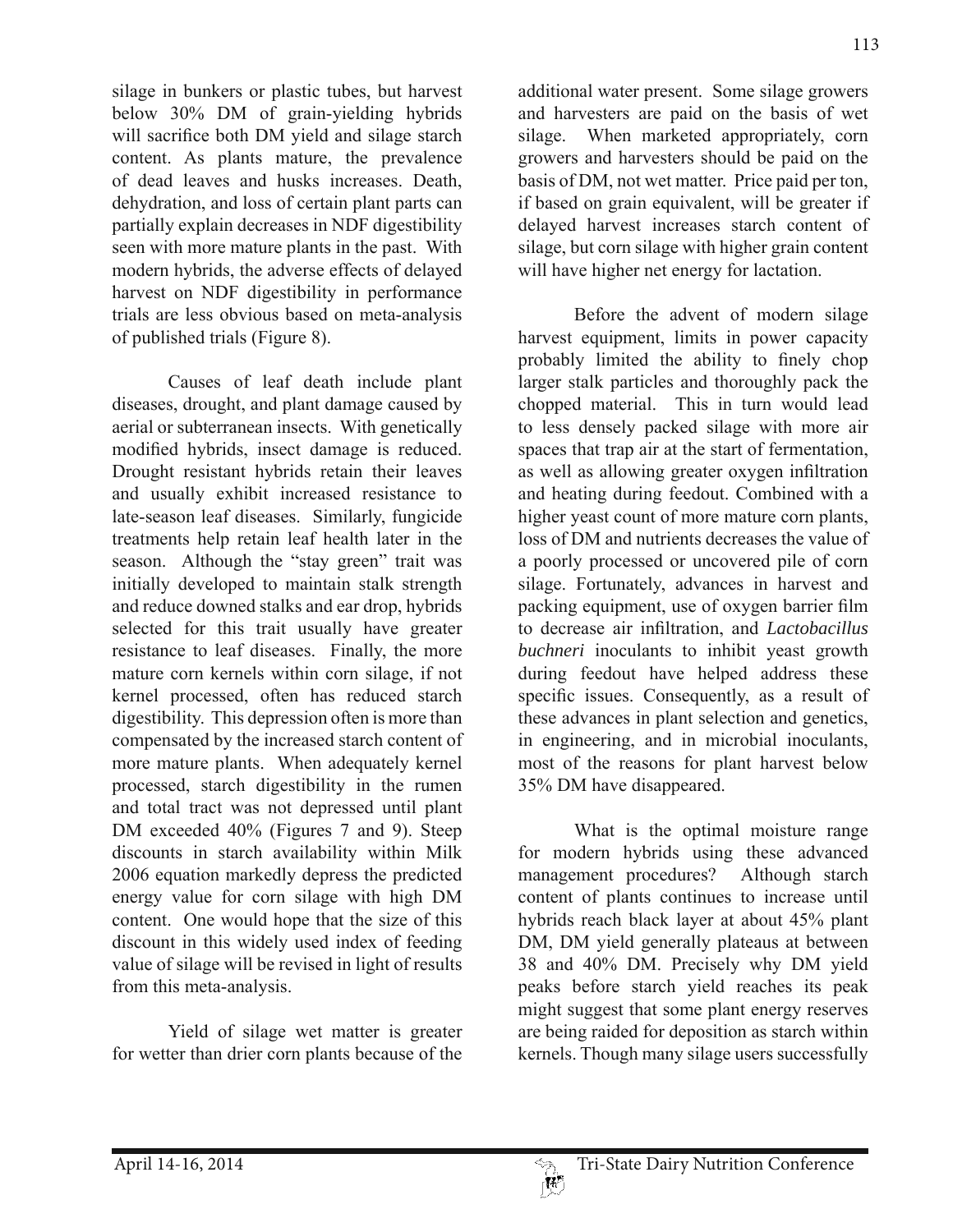harvest corn silage above 40% DM, benefits above 38% DM appear small. However, harvest delays increase the risk of inclement or adverse weather or harvest conditions. Consequently, setting 40% DM as the maximum point and initiating corn silage harvest so that harvest of all fields is completed by that point seems sensible and logical. Certainly, risks involved with delayed harvest appear less today than would have been true 20 years ago.

## **Conclusions**

 Dairy producers that grow or purchase forage have a wide variety of hybrids or varieties from which to choose. Hybrids or varieties differ widely in type, productivity, and response to environmental stresses. Although yield of field crops is limited primarily by supply of available water and the environmental temperature, timing of harvest and storage and processing, especially for corn silage, will markedly alter both the quantity of forage gleaned, as well as its nutritional value for cattle. Plant and management alterations that have helped to enhance the nutritional value of grasses (including corn) and legumes have included: 1) development of cultivars or hybrids with decreased lignin content and tolerance to herbicides (to simplify weed control) and to drought, 2) plants with an increased concentration of more digestible parts and a greater ratio of live to dead plant tissue within a harvested or grazed crop. Hybrid selection involves matching a hybrid to the growth conditions and season length, as well as local soil, water availability, and environmental conditions. Incorporation of genes from brown midrib **(bmr)** plants, through reducing the amount of lignin and indigestible NDF of plants, has markedly increased the NDF digestibility of most plant parts. Faster NDF digestion and removal of space-occupying NDF allows feed intake by

lactating cows fed bmr bulky diets to increase, which usually results in increased milk yield. Amounts of indigestible NDF also can be altered by increasing the leaf to stem ratio and by high-chopping the forage so that the harvested portion contains a lower percentage of the high-lignin lower stems. Maturity at harvest probably has the greatest impact on corn silage yield and starch content. Genetics, engineering, and microbiological advancements have made later harvest both feasible, and thanks to increased starch yield with more mature plants, desirable.These advancements include progress in plant genetics and in fungicides that improve disease resistance and late-season plant health, drought tolerant hybrids that reduce the incidence of water shortage late in the growing season, kernel processing to enhances starch digestibility of more mature grain, development of large equipment to rapidly harvest and thoroughly pack chopped forage into storage, oxygen limiting film to reduce oxidative losses, and inoculants that inhibit heating and energy losses during feedout. These changes have removed most, if not all, of the reasons behind the traditional recommendation that corn plants should be harvested between 30 and 35% DM for maximum feeding. Although local Extension personnel and industry representatives can supply detailed production information for comparing hybrids from various companies on a local or regional basis, help guide producers to place the right hybrid on the right field, and scout the developing crop for insects and diseases, individual dairy farms in discussions with their nutritionist must make their own decisions based on preferences and risks among silage and grain types and harvest dates based on their capacity to efficiently harvest, process, and store silage and the local costs and availability of other ingredients that can be included in diets for their cows.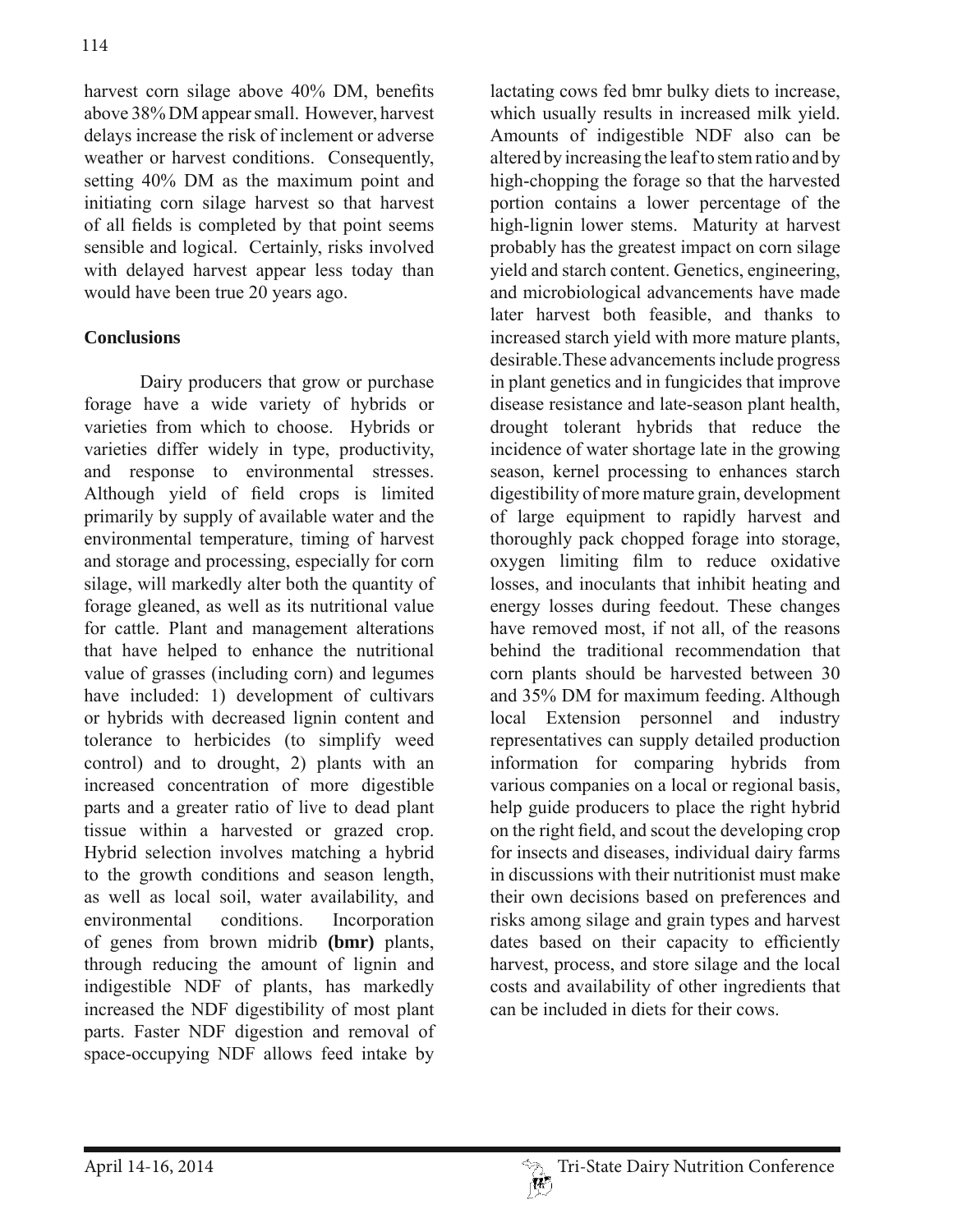## **References**

Addah, W., J. Baah, E.K. Okine, and T.A. McAllister. 2012. A third-generation esterase inoculant alters fermentation pattern and improves aerobic stability of barley silage and the efficiency of body weight gain of growing feedlot cattle. J. Anim. Sci. 90:1541-1552.

Adesogan, A.T. 2005. Improving forage quality and animal performance with fibrolytic enzymes. Florida Ruminant Nutr. Symp. pp. 91-109.

Allen, M.S., and B.J. Bradford. 2006. Nutritional control of feed intake in dairy cattle. Florida Ruminant Nutrition Symposium. Pp. 138-147.

Baron, V.S., M. Oba, and A. Aasen. 2008. Challenges for growing corn silage suitable for the dairy industry in a Northern climate. Western Canadian Dairy Seminar, Advances in Dairy Techn. 20:181-192. http://www.wcds. ca/proc/2008/Manuscripts/Baron%20Oba%20 and%20Aasen.pdf

Ferraretto, L.F., and R.D. Shaver. 2012. Metaanalysis: Effect of corn silage harvest practices on intake, digestion, and milk production by dairy cows. Prof. Anim. Scientist 28:141-149.

Glenn, F.B. 2013. Introducing leafy floury hybrids for improved silage yield and quality. Cornell Nutrition Conference for Feed Manufacturers. Cornell University, Ithaca, NY.

Hartnell, G.F. 2010. Do genetically engineered crops make economic sense? Southwest Nutrition and Management Conference, Phoenix, AZ. pp. 97-106. http://animal.cals. arizona.edu/swnmc/Proceedings/2010/10\_ Hartnell 2010.pdf

Hartnell, G.F., R.D. Hatfield, D.R. Mertens, and N.P. Martin. 2005. Potential benefits of plant modification of alfalfa and corn silage to dairy diets. Southwest Nutrition and Management Conference, pp 156-172. http://www. researchgate.net/publication/237368960\_ Potential Benefits of Plant Modification of Alfalfa and Corn Silage to Dairy Diets

Kang, T.W., A.T. Adesogan, S.C. Kim, and S.S. Lee. 2009. Effects of an esterase-producing inoculant on fermentation, aerobic stability, and neutral detergent fiber digestibility of corn silage. J. Dairy Sci. 92:732-738.

Lauer, J.G., R.D. Shaver, J.G. Coors, P. Hoffman, and N. DeLeon. 2009. Evaluating performance of corn hybrids for silage production on Wisconsin farms. XV. International Silage Conference, Madison. http://corn.agronomy. wisc.edu

Mahanna, B. 2005. Managing corn silage from seed to feed. Seventh Western Dairy Management Conference, pp. 83-96. http:// www.wdmc.org/2005/10Mahanna.pdf

Martin, N., G. Hartnell, R. Hatfield, and D. Mertens. 2005a. Future of forage crops: Alfalfa and corn silage. World Ag Expo, Tulare, CA. http://www.ars.usda.gov/sp2UserFiles/ Place/36553000/publications/SpeakingDocs/ FutureAlf%26Corn2-10-05.pdf

Martin, N.P., R.D. Hatfield and D.B. Mertens. 2005b. Reinventing alfalfa for dairy cattle and novel uses. Proceedings, California Alfalfa and Forage Symposium, Visalia, CA http:// alfalfa.ucdavis.edu.

Nielsen, R.L. 2012. Interpreting corn hybrid maturity ratings. Purdue Corny News Network. http://www.kingcorn.org/news/timeless/ HybridMaturity.html

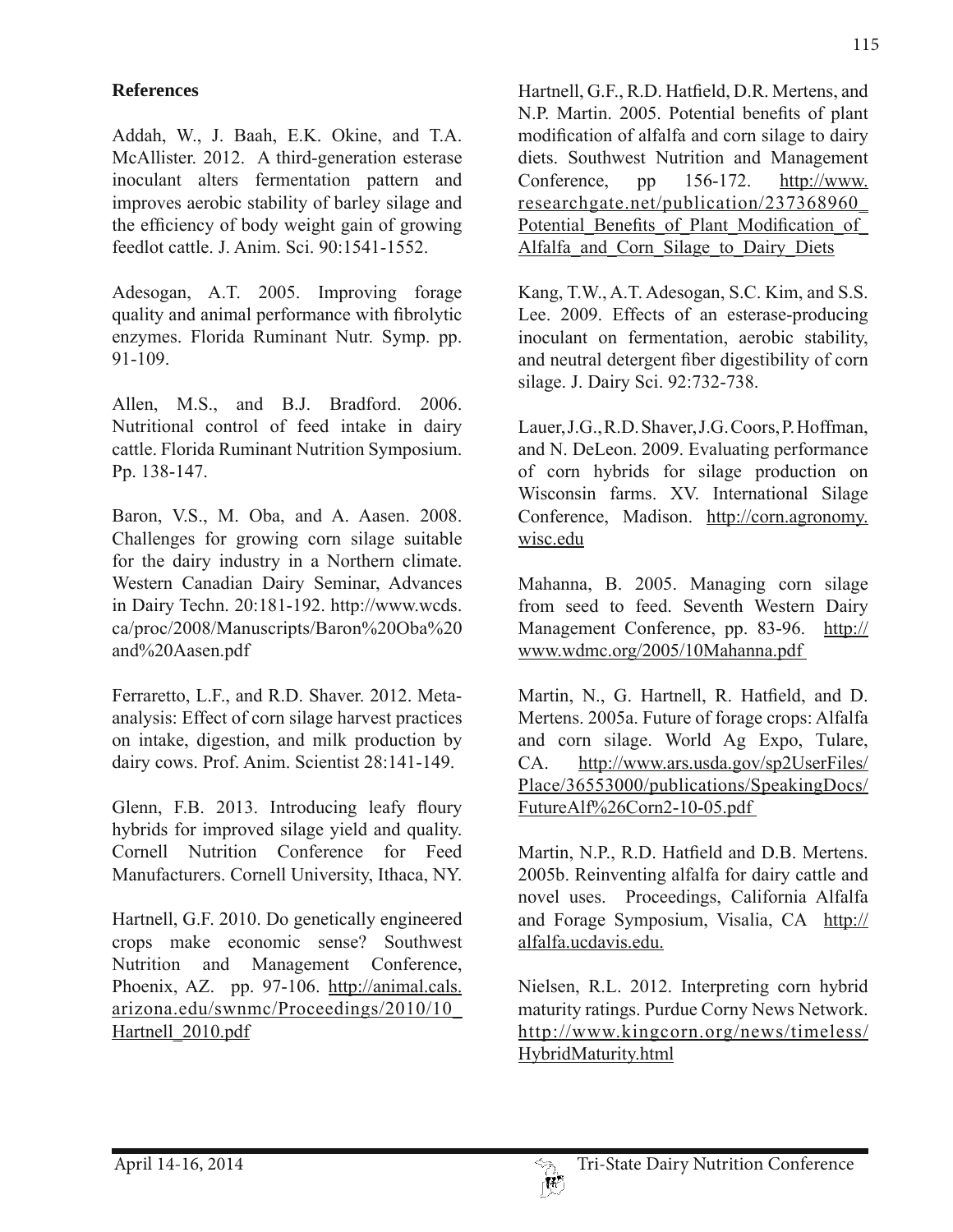Nsereko, V.L., B.K. Smiley, W.M. Rutherford, A. Spielbauer, K.J. Forrester, G.H. Hettinger, E.K. Harman, and B.R. Harman. 2008. Influence of inoculating forage with lactic acid bacterial strains that produce ferulate esterase on ensilage and ruminal degradation of fiber. Anim. Feed Sci. Technol. 145:122-135.

Oba, M., and M.S. Allen. 1999. Evaluation of the importance of the digestibility of neutral detergent fiber from forage: Effects on dry matter intake and milk yield of dairy cows. J. Dairy Sci. 82:589-596.

Pioneer 2006. Crop insights. 4-State Dairy Symposium. http://spac.org

Pioneer. 2012. Growth stage estimator. http:// www.pioneer.com/home/site/ca/agronomy/ tools/growth-stage-estimator

Pioneer. 2014. Silage zone manual. Available at www.pioneer.com/silagezone

Ramos, B.M.O., M. Champion, C. Poncet, I. Y. Mizubuti, and P. Noziere. 2009. Effects of vitreousness and particle size of maize grain on ruminal and intestinal in sacco degradation of dry matter, starch, and nitrogen. Anim. Feed Sci. Technol. 148:253-266.

Shaver, R. 2012. Hybrids for corn silage: Their impact on dairy production. http://www. admani.com/Dairy/Technical%20Bulletins/ Dairy%20Hybrids%20for%20Corn%20Silage. htm

Soderlund, S., F.N. Owens, and C. Fagan. 2014. Development and field experience with drought-tolerant maize. J. Anim. Sci. In press.

Szasz, J.I,, C.W. Hunt, P.A. Szasz, R.A. Weber, F.N. Owens, W. Kezar, and O.A. Turgeon. 2007. Influence of endosperm vitreousness and kernel moisture at harvest on site and extent of digestion of high-moisture corn by feedlot steers. J. Anim. Sci. 85:2214-2221.

Tietz, N. 2009. Monitor processing during silage harvest. Hay and Forage Grower, Sept. 22, 2009.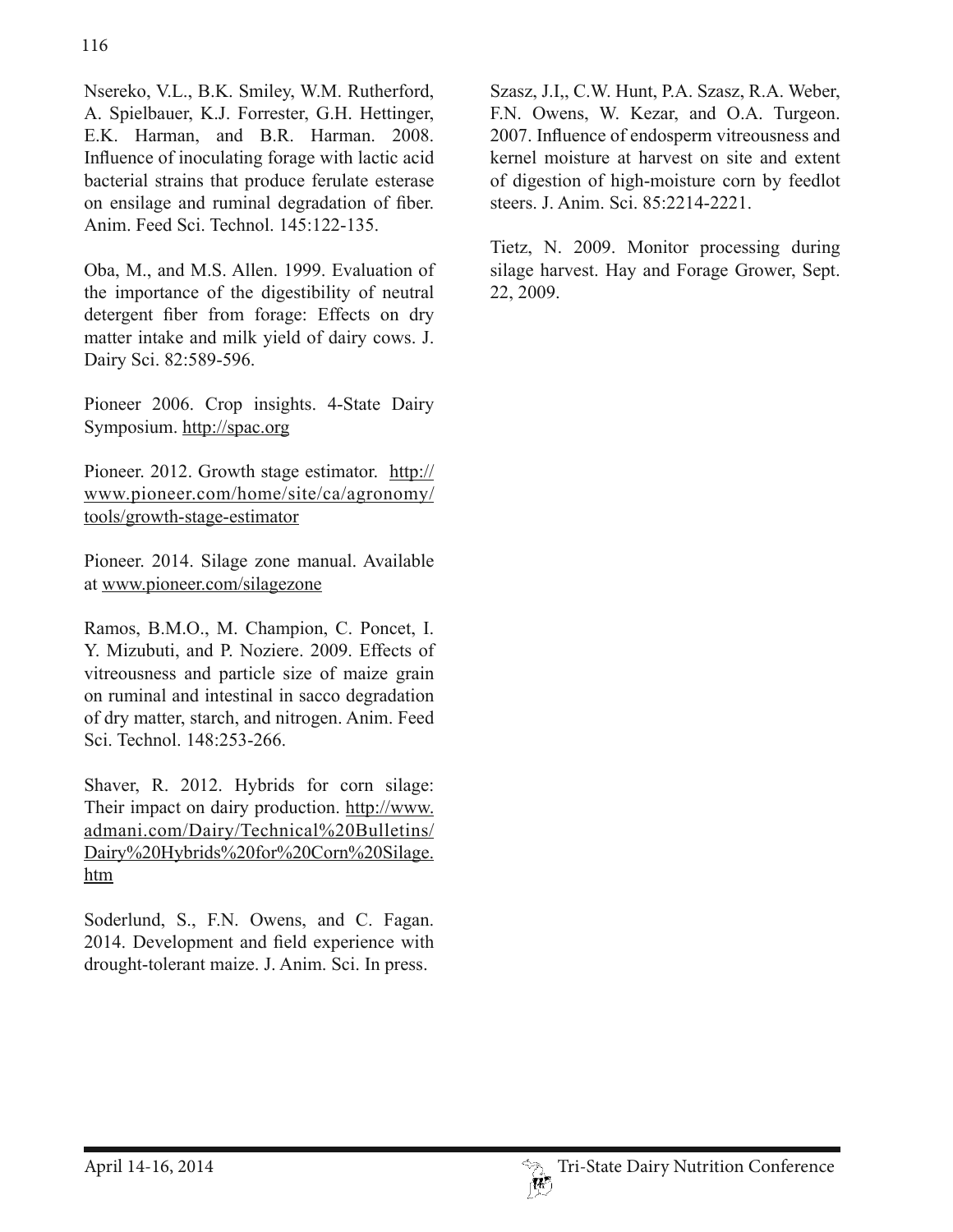| Trait                     | N    | Forage yield<br>(Ton/acre) | <b>NDF</b><br>$(\%)$ | <b>NDFD</b><br>$(\%)$ | Starch<br>$(\%)$ | (lb/ton) | Milk/ton Milk per acre<br>(lb/acre) |
|---------------------------|------|----------------------------|----------------------|-----------------------|------------------|----------|-------------------------------------|
| bmr                       | 56   | 6.2                        | 48.3                 | 68.4                  | 26.3             | 3380     | 21,300                              |
| Corn borer resistant (CB) | 343  | 7.9                        | 46.5                 | 60.2                  | 30.5             | 3260     | 25,600                              |
| CB/Liberty link           | 142  | 7.9                        | 46.6                 | 60.2                  | 30.5             | 3250     | 25,700                              |
| CB/Roundup ready (RR)     | 161  | 7.8                        | 46.1                 | 60.0                  | 31.4             | 3270     | 25,600                              |
| CB/RR/Rootworm resistant  | 171  | 7.8                        | 46.1                 | 59.9                  | 31.2             | 3270     | 25,400                              |
| Leafy                     | 96   | 7.8                        | 48.2                 | 59.3                  | 27.5             | 3190     | 24,900                              |
| <b>RR</b>                 | 125  | 7.6                        | 47.0                 | 59.4                  | 30.2             | 3220     | 24,500                              |
| Normal                    | 1304 | 7.6                        | 47.1                 | 60.0                  | 29.7             | 3230     | 24,500                              |
| <b>LSD</b>                |      | 0.8                        | 2.7                  | 1.8                   | 3.9              | 110      | 2,500                               |

**Table 1.** What is an average yield? (1995 to 2008, Lauer et al., 2009).<sup>1</sup>

 $1$ NDF = Neutral detergent fiber, NDFD = neutral detergent fiber digestibility, and LSD = least significance differences.

| Characteristic   | Dual purpose | bmr  | Leafy |  |
|------------------|--------------|------|-------|--|
| Crude protein, % | 7.7          | 8.1  | 7.9   |  |
| Starch, %        | 30.1         | 29.5 | 28.0  |  |
| NDF, $%$         | 43.0         | 41.9 | 45.1  |  |
| Cellulose, %     | 22.2         | 22.0 | 23.4  |  |
| Lignin, $\%$     | 2.8          | 1.8  | 2.8   |  |
| IVDDM, $\%$      | 74.8         | 80.4 | 75.7  |  |
| NDFD, % of NDF   | 42.6         | 52.7 | 46.4  |  |

Table 2. Chemical compositions based on paired comparisons in published trials.<sup>1</sup>

 $1$ NDF = Neutral detergent fiber, IVDDM = in vitro digestibility dry matter, and NDFD = NDF digesetibility.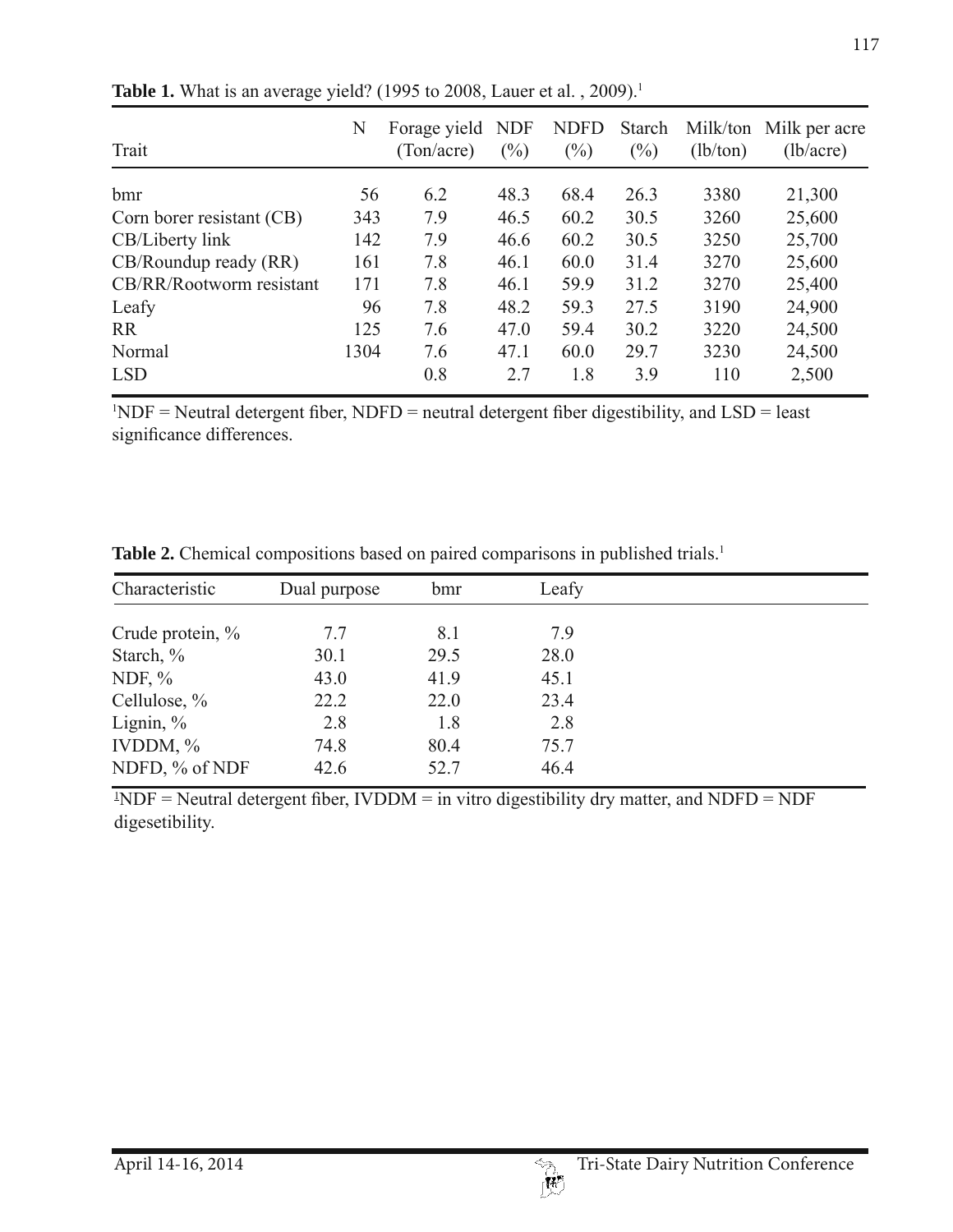

**Figure 1.** Yield of various components across Pioneer hybrids ranging from under 80 to 120 days comparative relative maturity.



**Figure 2.** NDF and NDF disappearance after 30 hr of in vitro incubation of various typical corn plant parts.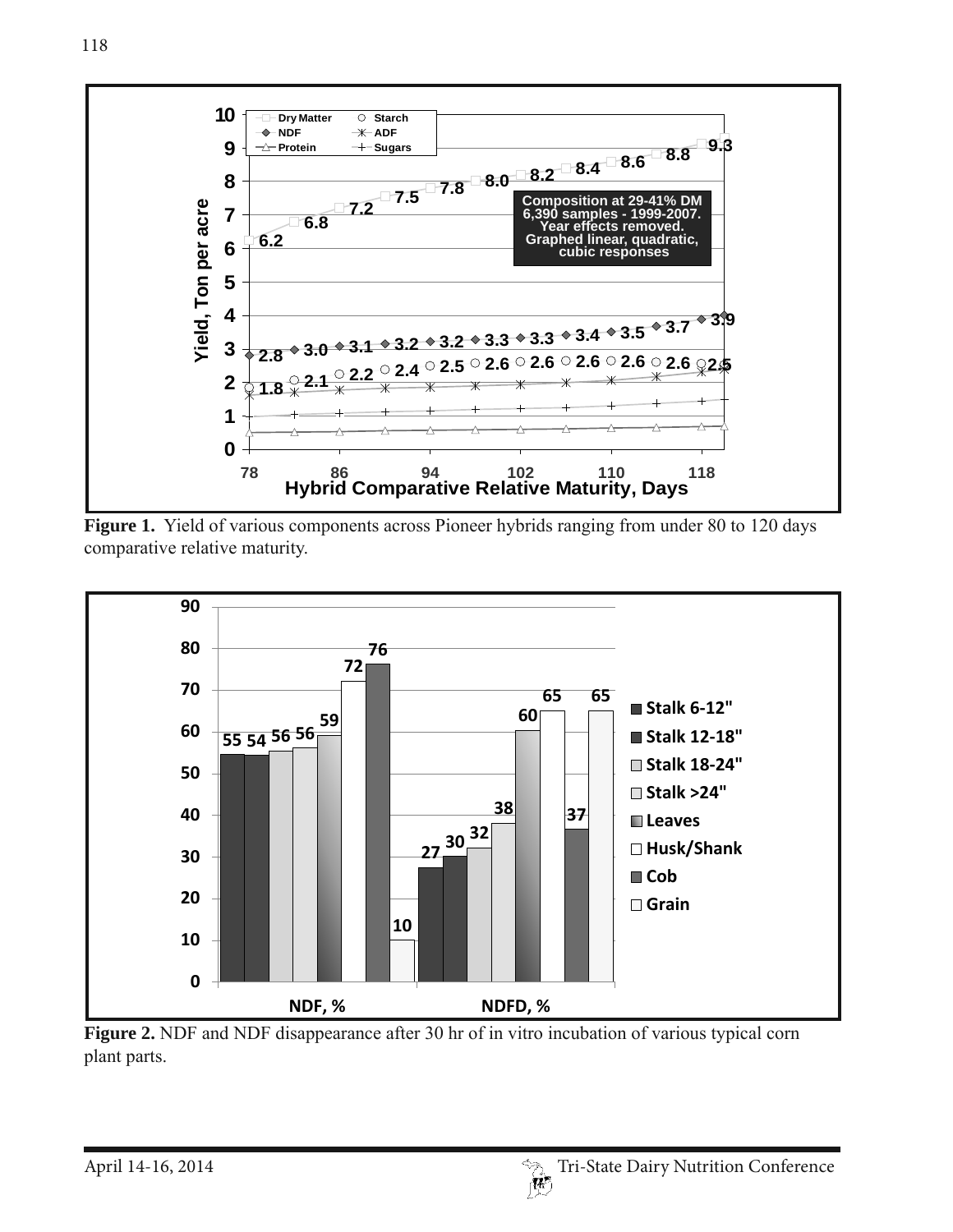

**Figure 3.** Weights of dry matter, NDF, digestible NDF, and undigested NDF (NDF minus the amount of NDF not digested after 30 hr of in vitro incubation) for various parts of typical corn plants harvested between 30 and 40% dry matter.



**Figure 4.** Illustration of NDF and extent of digestion by ruminal microbes at various incubation times.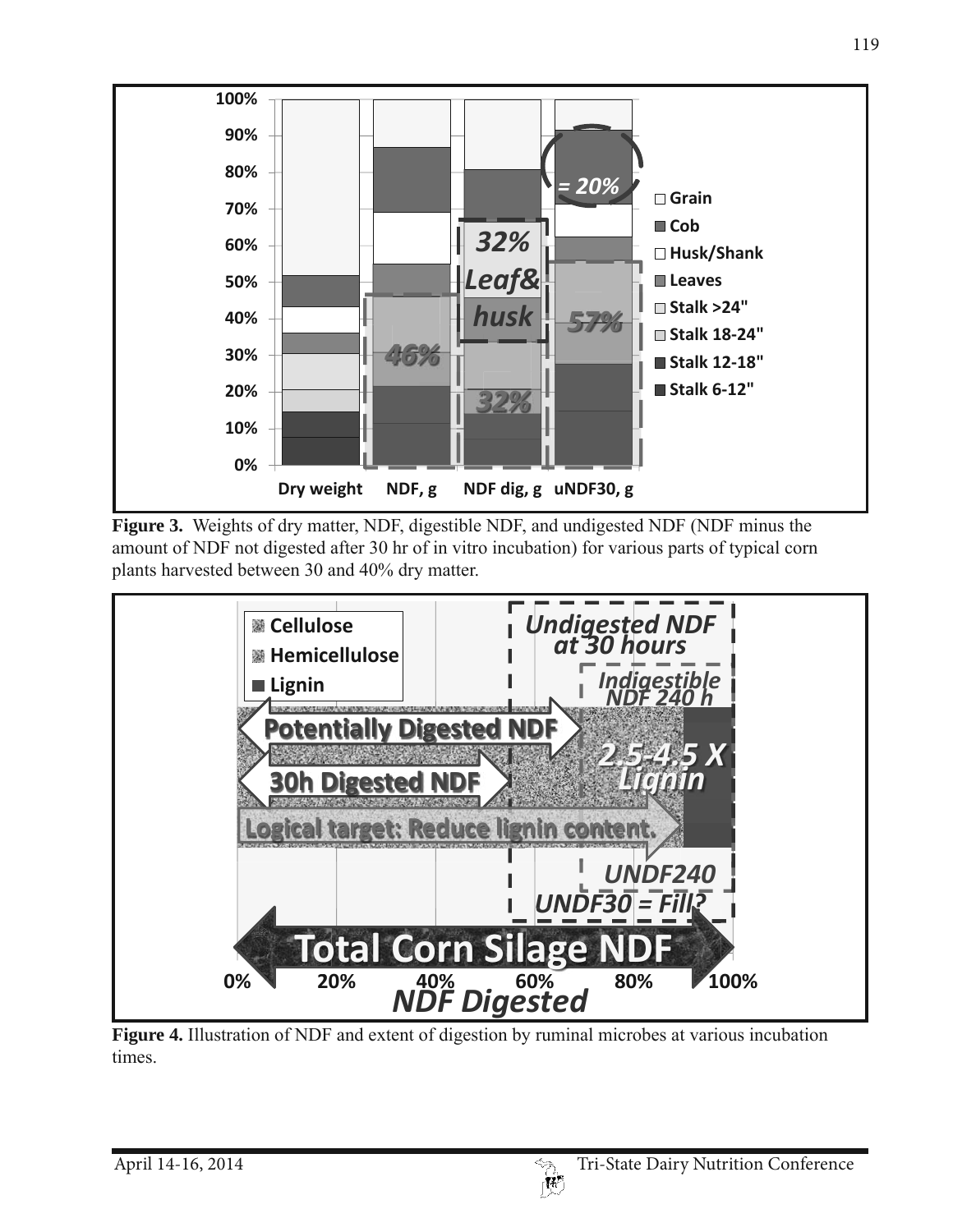







Figure 6. Diet starch digestibility from trials where cattle were fed unprocessed corn silage.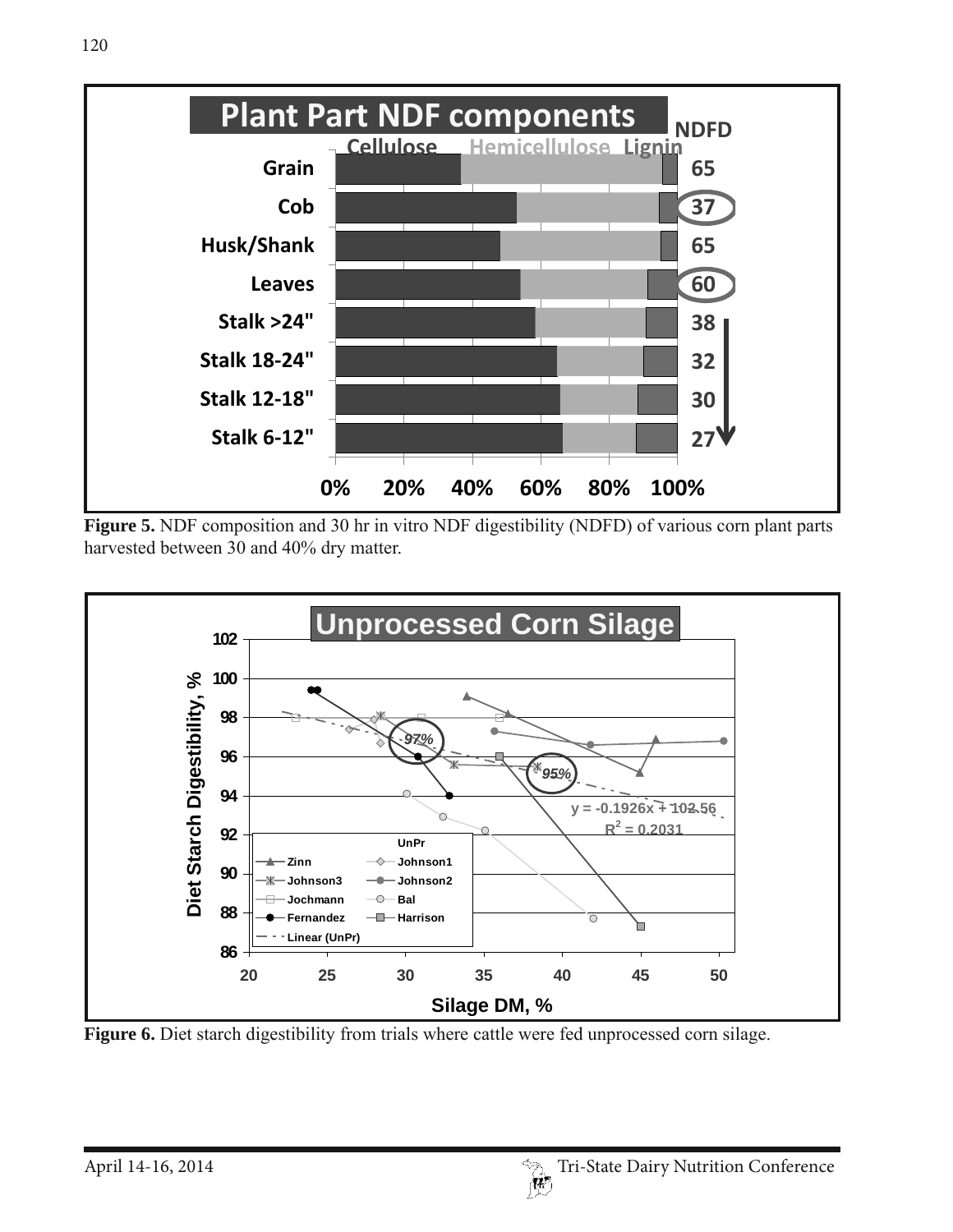

Figure 7. Dietary starch digestion from trials where cattle were fed processed corn silage.



**Figure 8.** Influence of dry matter content of corn plants on site and extent of NDF digestion.